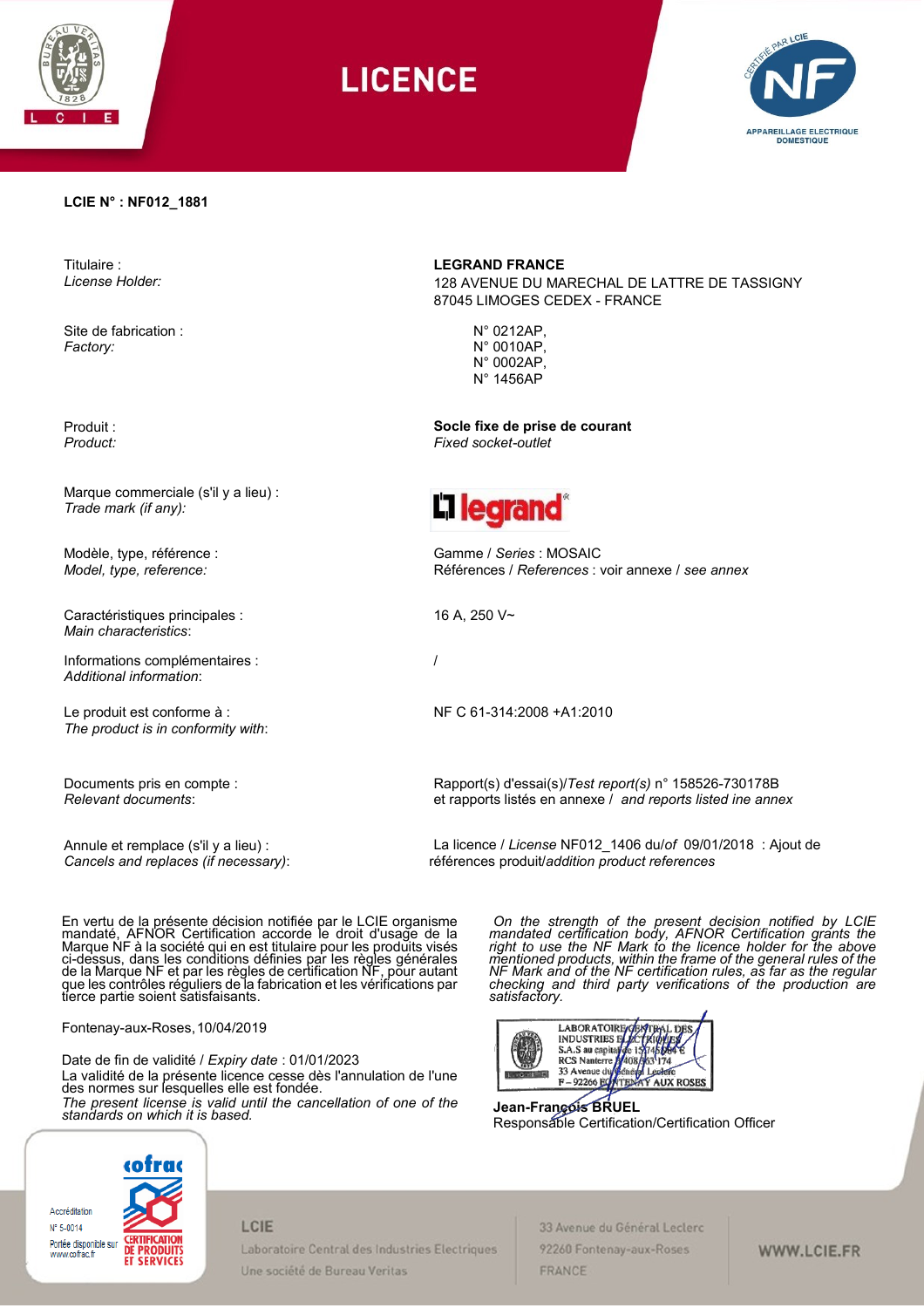

#### **Documents pris en compte /** *Relevant documents* **:**

Rapports d'essai/*Test reports* : n° 80640-569801/A1, 60021487-514363A/A1, 60032291-530935A/A1, 60051320-552098/A1, 60051320-552296A/A1, 60051549-552343A/A1, 60052084-553026/A1, 109475-618400A, 112252-623334A, 118896-637230A1, 127649-655969, 130899-663536Cr2016-10-05, 136736-675846A, 140943-683663, 140943-683665A, 158526-730178F

### **RÉFÉRENCES - CARACTÉRISTIQUES PRINCIPALES /** *REFERENCES - MAIN CHARACTERISTICS*

| Feuille de norme / standard sheet                                                               | $1(2P+T)$ / IIIA (2P)                                                                                                                    |
|-------------------------------------------------------------------------------------------------|------------------------------------------------------------------------------------------------------------------------------------------|
| Courant nominal / rated current (A)                                                             | 16A                                                                                                                                      |
| Tension nominale / rated voltage (V)                                                            | $250V -$                                                                                                                                 |
| Degré de protection                                                                             | IP20                                                                                                                                     |
| Degree of protection                                                                            | IP44 with cover plate 0 788 80 or plates 0 897--                                                                                         |
| Présence de contact de terre                                                                    | sans contact de terre - without earthing contact                                                                                         |
| Provision for earthing                                                                          | avec contact de terre - with earthing contact                                                                                            |
| Procedé de raccordement du câble                                                                | démontable                                                                                                                               |
| method of connecting the cable                                                                  | rewirable                                                                                                                                |
| Type des bornes<br>Type of terminals                                                            | bornes à vis - screw-type<br>sans vis (rigide et souple)<br>screwless- (rigid and flexible)                                              |
| Degré de protection contre les chocs électriques<br>Degree of protection against electric shock | protection normale – normal protection                                                                                                   |
| Présence des obturateurs<br><b>Existence of shutters</b>                                        | avec obturateurs - with shutters                                                                                                         |
| Mode de pose - utilisation<br>Method of application - mounting                                  | En saillie ou encastré<br>Surface type or flush-type<br>Encastré dans le sol avec l'accessoire 0 897--<br>floor-type with plates 0 897-- |
| Procédé d'installation                                                                          | conception A / design A                                                                                                                  |
| Method of installation                                                                          | design B with plates 0 897--                                                                                                             |



LCIE

Laboratoire Central des Industries Electriques Une société de Bureau Veritas

33 Avenue du Général Leclerc 92260 Fontenay-aux-Roses FRANCE

Page 2/11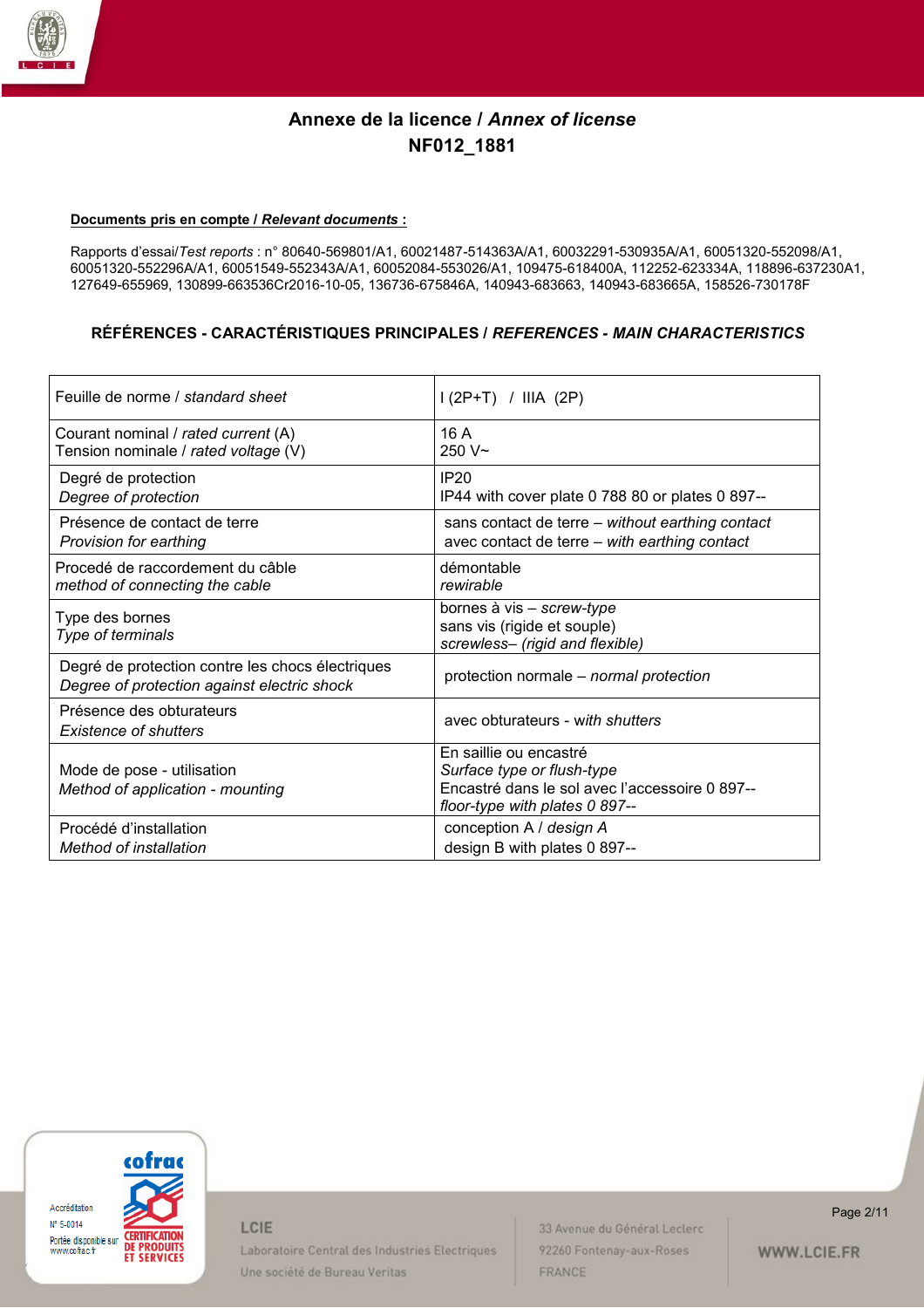

| <b>Type</b><br>reference | <b>References</b> | <b>Number of</b><br>sockets | <b>Terminals</b> | <b>Colour of</b><br>cover   | <b>Specificity</b>                            |
|--------------------------|-------------------|-----------------------------|------------------|-----------------------------|-----------------------------------------------|
|                          | 077111            | $1 \times 2P + E$           | slt              | white or black or grey      |                                               |
|                          | 0 995 94          | $1 \times 2P + E$           | slt              | white                       |                                               |
|                          | 0 996 95          | $1 \times 2P + E$           | slt              | white                       |                                               |
|                          | 099680            | $1 \times 2P + E$           | slt              | white                       |                                               |
|                          | 077199            | $1 \times 2P+E$             | slt              | white                       |                                               |
|                          | 077112            | $1 \times 2P+E$             | slt              | white antibacterial or grey | with pilot light                              |
|                          | 078701            | $1 \times 2P+E$             | slt              | white antibacterial         |                                               |
|                          | 077116            | $1 \times 2P+E$             | slt              | green antibacterial         |                                               |
|                          | 077146            | $1 \times 2P+E$             | slt              | green antibacterial         | for Czech Republic                            |
|                          | 077117            | $1 \times 2P+E$             | slt              | orange antibacterial        |                                               |
|                          | 077147            | $1 \times 2P + E$           | slt              | orange antibacterial        | for Czech Republic                            |
|                          | 077118            | $1 \times 2P+E$             | slt              | red antibacterial           |                                               |
| PFA1                     | 077126            | $1 \times 2P + E$           | slt              | red antibacterial           | with pilot light                              |
|                          | 0 771 41          | $1 \times 2P+E$             | slt              | red antibacterial           | for Czech Republic                            |
|                          | 077119            | $1 \times 2P+E$             | slt              | white                       | with lid                                      |
|                          | 077149            | $1 \times 2P + E$           | slt              | white                       | for Czech Republic with lid                   |
|                          | 079121            | 1 x 2P+E                    | slt              | anthracite                  |                                               |
|                          | 079271            | $1 \times 2P+E$             | slt              | aluminium                   |                                               |
|                          | 079214            | $1 \times 2P+E$             | slt              | aluminium                   | for Czech Republic                            |
|                          | 077132            | $1 \times 2P + E$           | slt              | white antibacterial         | mobile face of entry plug                     |
|                          | 0 996 24          | $1 \times 2P+E$             | slt              | white antibacterial         | mobile face of entry plug                     |
|                          | 079132            | $1 \times 2P+E$             | slt              | anthracite                  | mobile face of entry plug                     |
|                          | 077133            | $1 \times 2P+E$             | slt              | red antibacterial           | mobile face of entry plug                     |
|                          | 077135            | $1 \times 2P+E$             | slt              | white antibacterial         | with pilot light<br>mobile face of entry plug |
|                          | 078704            | $1 \times 2P+E$             | slt              | green antibacterial         | mobile face of entry plug                     |
|                          | 092110            | $1 \times 2P+E$             | slt              | Inox                        |                                               |
|                          | 092111            | $1 \times 2P+E$             | slt              | <b>Inox</b>                 |                                               |

slt : sans vis / *screwless* (rigid and flexible)



LCIE

Laboratoire Central des Industries Electriques Une société de Bureau Veritas

33 Avenue du Général Leclerc 92260 Fontenay-aux-Roses FRANCE

Page 3/11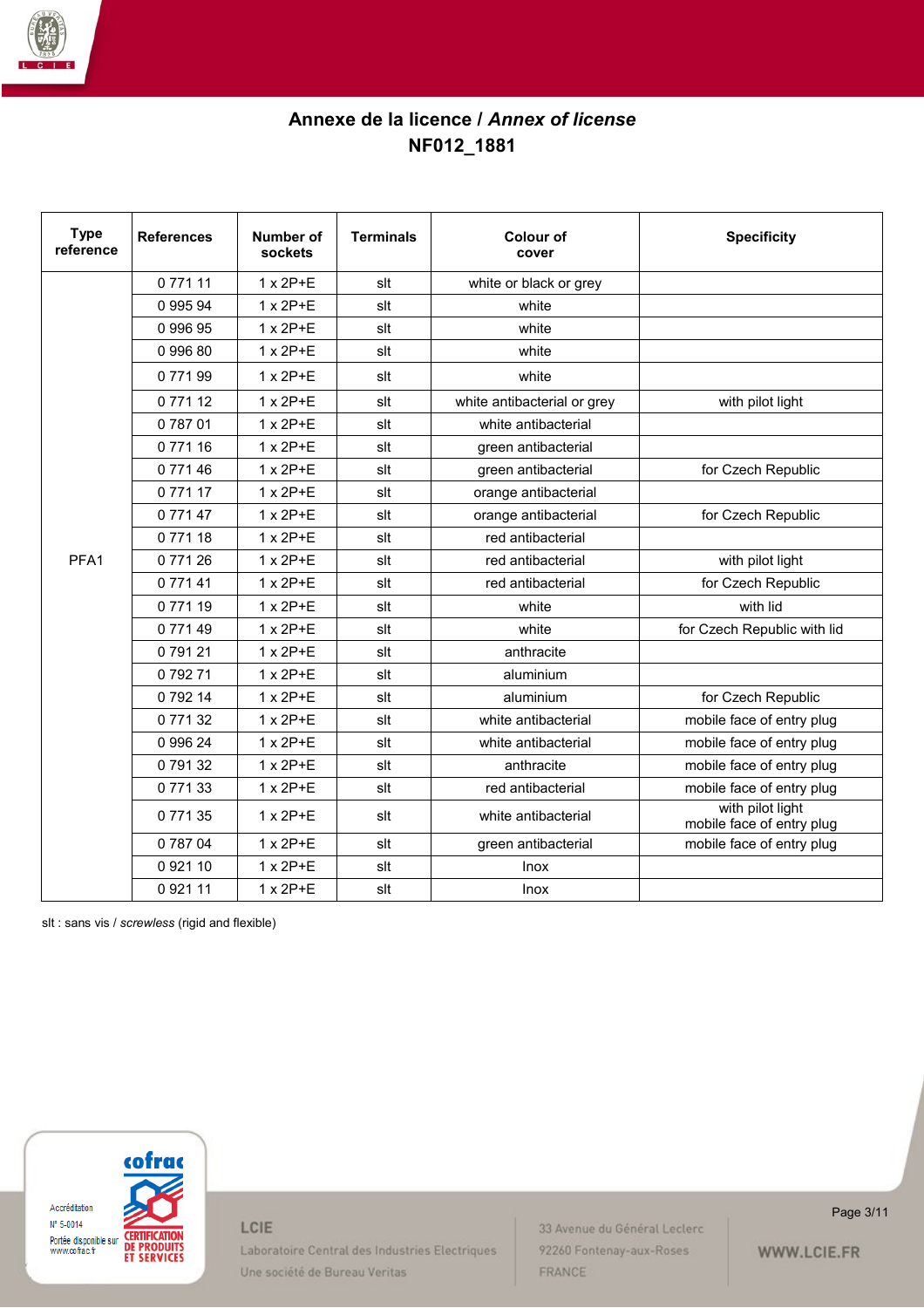

| <b>Type</b><br>reference | <b>References</b> | Number of<br>sockets | <b>Terminals</b> | Colour of<br>cover | <b>Specificity</b>               |
|--------------------------|-------------------|----------------------|------------------|--------------------|----------------------------------|
|                          | 0 7 7 1 1 0       | $1 \times 2P$        | slt              | white              |                                  |
| PFA <sub>2</sub>         | 099641            | $1 \times 2P$        | slt              | white              |                                  |
|                          | 0 996 94          | $1 \times 2P$        | slt              | white              |                                  |
|                          | 0 7 7 1 4 5       | $1 \times 2P + E$    | slt              | white              | angle of 45°                     |
| PFA <sub>3</sub>         | 079345            | $1 \times 2P+E$      | slt              | black              | angle of 45°                     |
|                          | 0 771 48          | $1 \times 2P + E$    | slt              | white              | with pilot light<br>angle of 45° |
|                          | 0 771 34          | $2 \times 2P+E$      | slt              | white              | mobile face of entry plug        |
| PFAD1                    | 0 791 34          | $2 \times 2P + E$    | slt              | anthracite         | mobile face of entry plug        |
|                          | 0 793 44          | $2 \times 2P+E$      | slt              | aluminium          | mobile face of entry plug        |
|                          | 0 771 36          | $3 \times 2P + E$    | slt              | white              | mobile face of entry plug        |
| PFAT1                    | 0 791 36          | $3 \times 2P + E$    | slt              | anthracite         | mobile face of entry plug        |
|                          | 0 793 46          | $3 \times 2P + E$    | slt              | aluminium          | mobile face of entry plug        |
|                          | 0 7 7 1 1 3       | $1 \times 2P + E$    | st               | white              |                                  |
|                          | 099640            | $1 \times 2P + E$    | st               | white              |                                  |
|                          | 0 7 7 1 1 4       | $1 \times 2P + E$    | st               | red or grey / red  | tamperproof                      |
|                          | 077115            | $1 \times 2P+E$      | st               | red antibacterial  | tamperproof with pilot light     |

st : À vis / *screw-type*

slt : sans vis / *screwless* (rigid and flexible)



LCIE

Laboratoire Central des Industries Electriques Une société de Bureau Veritas

33 Avenue du Général Leclerc 92260 Fontenay-aux-Roses FRANCE

Page 4/11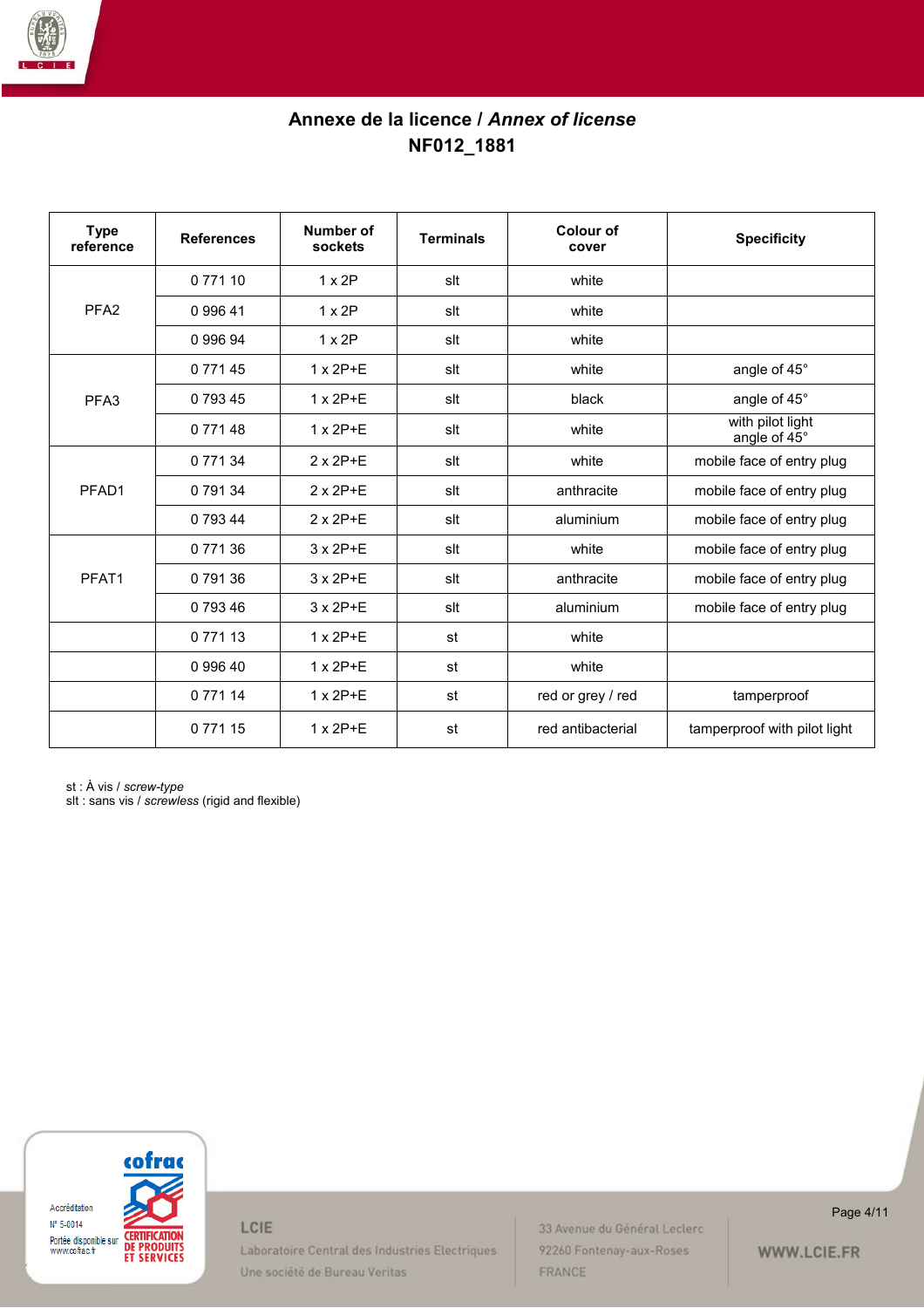

| <b>Type</b><br>reference | <b>References</b> | Number of<br>sockets | <b>Terminals</b> | <b>Colour</b><br>of cover | <b>Specificity</b>                                          |
|--------------------------|-------------------|----------------------|------------------|---------------------------|-------------------------------------------------------------|
|                          | 077142            | $2 \times 2P + E$    | slt              | white                     | for trunking angle of 45°                                   |
|                          | 079362            | $2 \times 2P+E$      | slt              | black                     | for trunking angle of 45°                                   |
|                          | 0 996 42          | $2 \times 2P + E$    | slt              | white                     | for trunking angle of 45°                                   |
|                          | 200 020           | $2 \times 2P + E$    | slt              | white                     | for trunking angle of 45°                                   |
|                          | 200 021           | $2 \times 2P+E$      | slt              | white                     | for trunking angle of 45°                                   |
|                          | 077162            | $2 \times 2P+E$      | slt              | green                     | for trunking angle of 45°                                   |
|                          | 079192            | 2 x 2P+E             | slt              | anthracite                | for trunking angle of 45°                                   |
|                          | 079272            | $2 \times 2P+E$      | slt              | aluminium                 | for trunking angle of 45°                                   |
|                          | 077172            | $2 \times 2P+E$      | slt              | red                       | for trunking angle of 45°                                   |
|                          | 077164            | $2 \times 2P+E$      | slt              | white                     | for trunking angle of 45°<br>grey push terminal             |
|                          | 079276            | $2 \times 2P + E$    | slt              | aluminium                 | for trunking angle of 45°<br>grey push terminal             |
|                          | 077168            | $2 \times 2P+E$      | slt              | red                       | for trunking angle of 45°<br>grey push terminal             |
|                          | 077143            | $3 \times 2P+E$      | slt              | white                     | for trunking angle of 45°                                   |
|                          | 079363            | $3 \times 2P + E$    | slt              | black                     | for trunking angle of 45°                                   |
|                          | 0 996 43          | 3 x 2P+E             | slt              | white                     | for trunking angle of 45°                                   |
| E11                      | 077163            | 3 x 2P+E             | slt              | green                     | for trunking angle of 45°                                   |
|                          | 079163            | 3 x 2P+E             | slt              | anthracite                | for trunking angle of 45°                                   |
|                          | 079273            | $3 \times 2P+E$      | slt              | aluminium                 | for trunking angle of 45°                                   |
|                          | 077173            | 3 x 2P+E             | slt              | red                       | for trunking angle of 45°                                   |
|                          | 077165            | $3 \times 2P + E$    | slt              | white                     | for trunking angle of 45°<br>grey push terminal             |
|                          | 077169            | $3 \times 2P+E$      | slt              | red                       | for trunking angle of 45°<br>grey push terminal             |
|                          | 077144            | $4 \times 2P + E$    | slt              | white                     | for trunking angle of 45°                                   |
|                          | 099631            | $4 \times 2P + E$    | slt              | white                     | for trunking angle of 45°                                   |
|                          | 200 022           | $4 \times 2P + E$    | slt              | white                     | for trunking angle of 45°                                   |
|                          | 200 023           | 4 x 2P+E             | slt              | white                     | for trunking angle of 45°                                   |
|                          | 077174            | 4 x 2P+E             | slt              | red                       | tamperproof for trunking angle of 45°                       |
|                          | 077152            | 2 x 2P+E             | slt              | red                       | tamperproof for trunking angle of 45°                       |
|                          | 077166            | $2 \times 2P+E$      | slt              | red                       | tamperproof for trunking angle of 45° grey push terminal    |
|                          | 077153            | 3 x 2P+E             | slt              | red                       | tamperproof for trunking angle of 45°                       |
|                          | 077167            | 3 x 2P+E             | slt              | red                       | tamperproof for trunking angle of 45°<br>grey push terminal |
|                          | 077154            | 4 x 2P+E             | slt              | red                       | tamperproof for trunking angle of 45°                       |

slt : sans vis / *screwless* (rigid and flexible)



# LCIE

Laboratoire Central des Industries Electriques Une société de Bureau Veritas

33 Avenue du Général Leclerc 92260 Fontenay-aux-Roses FRANCE

Page 5/11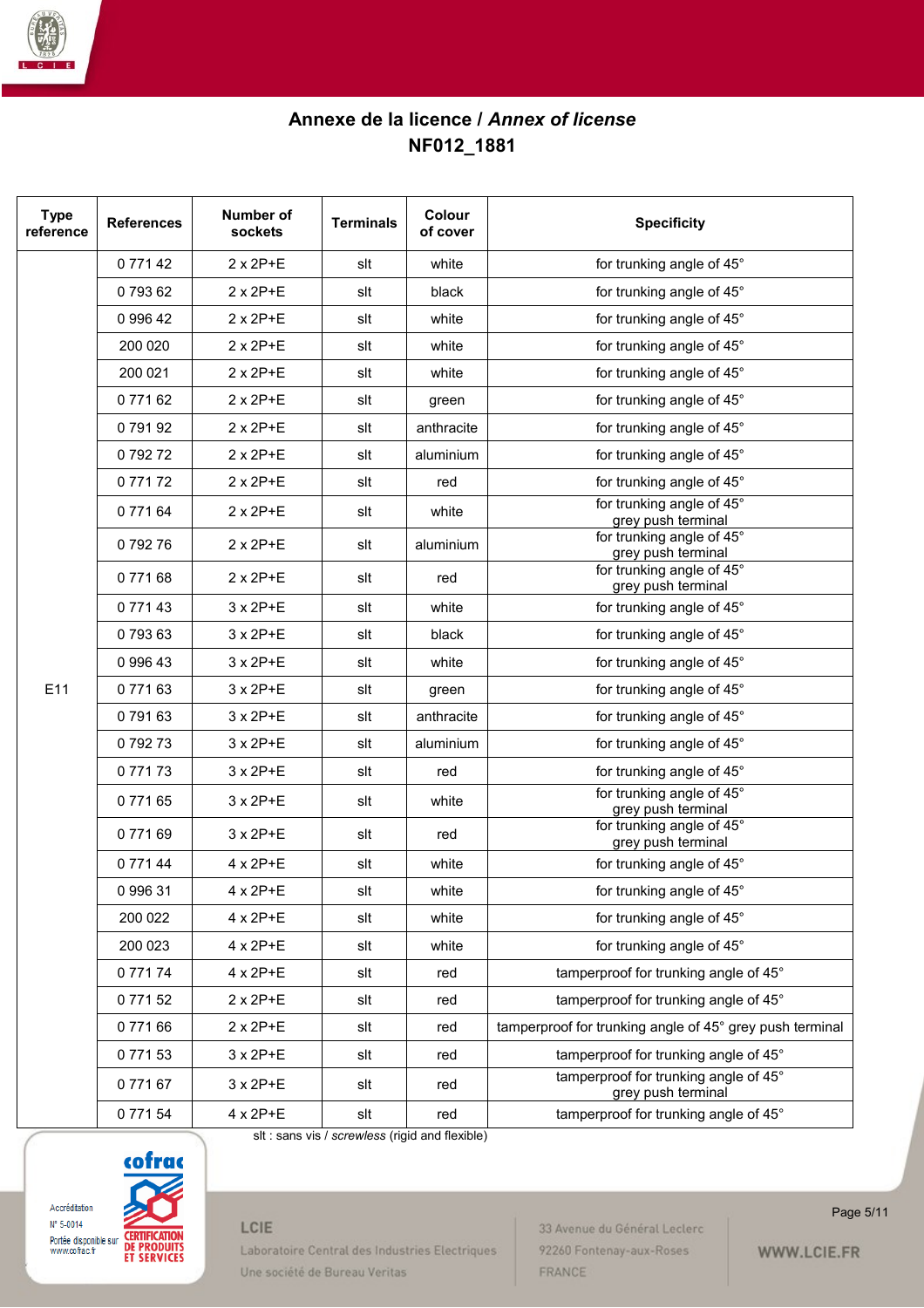

| <b>Type</b><br>reference | <b>References</b> | Number of<br>sockets | <b>Terminals</b> | <b>Colour of</b><br>cover | <b>Specificity</b>                        |
|--------------------------|-------------------|----------------------|------------------|---------------------------|-------------------------------------------|
|                          | 077101            | $1 \times 2P+E$      | slt              | white                     | for trunking with soluclip                |
|                          | 077102            | $2 \times 2P+E$      | slt              | white                     | for trunking with soluclip                |
|                          | 077182            | $2 \times 2P + E$    | slt              | black                     | for trunking with soluclip                |
|                          | 077192            | $2 \times 2P+E$      | slt              | green                     | for trunking with soluclip                |
|                          | 077103            | 3 x 2P+E             | slt              | white                     | for trunking with soluclip                |
|                          | 077183            | 3 x 2P+E             | slt              | black                     | for trunking with soluclip                |
|                          | 077104            | 4 x 2P+E             | slt              | white                     | for trunking with soluclip                |
|                          | 077121            | $1 \times 2P+E$      | slt              | red                       | tamperproof for trunking with soluclip    |
|                          | 077122            | $2 \times 2P+E$      | slt              | red                       | tamperproof for trunking with soluclip    |
|                          | 077123            | $3 \times 2P+E$      | slt              | red                       | tamperproof for trunking with soluclip    |
|                          | 077124            | 4 x 2P+E             | slt              | red                       | tamperproof for trunking with soluclip    |
|                          | 077331            | $1 \times 2P+E$      | slt              | white                     | for trunking                              |
|                          | 077332            | $2 \times 2P+E$      | slt              | white                     | for trunking                              |
|                          | 077333            | 3 x 2P+E             | slt              | white                     | for trunking                              |
|                          | 077334            | 4 x 2P+E             | slt              | white                     | for trunking                              |
| E10                      | 077341            | $1 \times 2P+E$      | slt              | red                       | tamperproof for trunking                  |
|                          | 077342            | $2 \times 2P + E$    | slt              | red                       | tamperproof for trunking                  |
|                          | 077343            | 3 x 2P+E             | slt              | red                       | tamperproof for trunking                  |
|                          | 077344            | 4 x 2P+E             | slt              | red                       | tamperproof for trunking                  |
|                          | 077301            | $1 \times 2P+E$      | slt              | white                     | for trunking                              |
|                          | 077351            | 1 x 2P+E             | slt              | white                     | for trunking with frame cv 65             |
|                          | 077302            | $2 \times 2P+E$      | slt              | white                     | for trunking                              |
|                          | 077352            | $2 \times 2P+E$      | slt              | white                     | for trunking with frame cv 65             |
|                          | 079222            | $2 \times 2P+E$      | slt              | aluminium                 | tamperproof for trunking                  |
|                          | 077303            | 3 x 2P+E             | slt              | white                     | tamperproof for trunking                  |
|                          | 079223            | 3 x 2P+E             | slt              | aluminium                 | tamperproof for trunking                  |
|                          | 077304            | 4 x 2P+E             | slt              | white                     | tamperproof for trunking                  |
|                          | 077354            | 4 x 2P+E             | slt              | white                     | tamperproof for trunking with frame cv 65 |
|                          | 077321            | 1 x 2P+E             | slt              | red                       | Tamperproof for trunking                  |
|                          | 077322            | $2 \times 2P + E$    | slt              | red                       | Tamperproof for trunking                  |
|                          | 077323            | $3 \times 2P+E$      | slt              | red                       | Tamperproof for trunking                  |
|                          | 077324            | $4 \times 2P+E$      | slt              | red                       | Tamperproof for trunking                  |
| LXX08                    | 077161            | $2P+E$               | slt              | white                     | with USB type C                           |
|                          | 079361            | $2P+E$               | slt              | aluminium                 | with USB type C                           |

slt : sans vis / *screwless* (rigid and flexible)

| Component  | Model | <b>Manufacturer</b> | Conformity            |
|------------|-------|---------------------|-----------------------|
| USB type C | XX08  | LEGRAND             | TR LCIE 158526-730181 |



## LCIE

Laboratoire Central des Industries Electriques Une société de Bureau Veritas

33 Avenue du Général Leclerc 92260 Fontenay-aux-Roses FRANCE

Page 6/11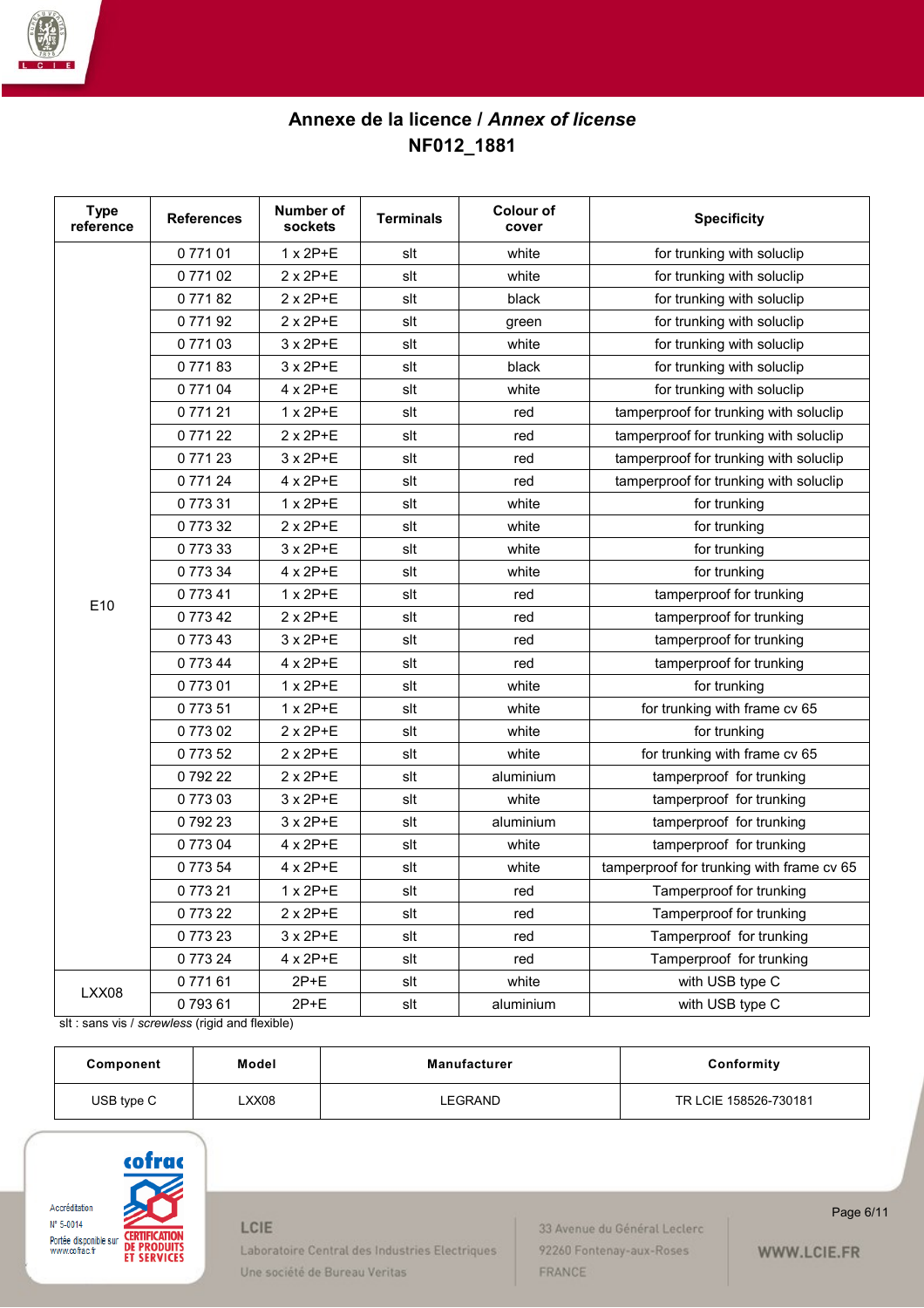

### **Accessoires /** *Accessories* **:**

**Blank**

| <b>References</b> | Number of modules | <b>Colour</b>       |
|-------------------|-------------------|---------------------|
| 0 770 70          |                   | white               |
| 079270            |                   | aluminium           |
| 0 787 20          |                   | white antibacterial |
| 077071            | 2                 | white               |
| 079181            | 2                 | anthracite          |
| 079280            | 2                 | aluminium           |
| 078721            | າ                 | white antibacterial |
| 4 129 52          | ົ                 | grey                |

### **Pilot light**

| <b>References</b> | Voltage | <b>Specificity</b> |
|-------------------|---------|--------------------|
| 067663            | 230V    | Indicator green    |
| 0 676 64          | 230V    | Indicator white    |

#### **Frames**

#### **Between axes: 71mm, with screw**

| <b>References</b> | Number of gang or modules | <b>Specificity</b>                      |
|-------------------|---------------------------|-----------------------------------------|
| 0 802 51          | 1 gang                    |                                         |
| 0 802 09          | 1 gang                    | sold by 100                             |
| 080260            | 1 gang                    | for illumination under frame            |
| 0 802 62          | 1 gang                    | for indicator under frame               |
| 0 802 59          | 3 modules                 |                                         |
| 0 802 52          | 2 gangs                   |                                         |
| 0 802 58          | 2 gangs                   | horizontal for illumination under frame |
| 0 802 57          | 2 gangs                   | vertical for illumination under frame   |
| 0 802 53          | 3 gangs                   |                                         |
| 0 802 54          | 4 gangs                   |                                         |
| 0 802 64          | 2 x 2 gangs               |                                         |
| 0 802 66          | 2 x 3 gangs               |                                         |
| 0 802 68          | 2 x 10 modules            |                                         |

#### **Between axes: 71mm, with claws**

| <b>References</b> | Number of gang | <b>Specificity</b> |
|-------------------|----------------|--------------------|
| 0 802 61          | gang           |                    |
| 0 802 69          | gang           | long claws         |

#### **Between axes: Italy**

| <b>References</b> | <b>Number of modules</b> | <b>Specificity</b> |
|-------------------|--------------------------|--------------------|
| 0 802 13          | 3 modules                |                    |
| 0 802 14          | 4 modules                |                    |
| 0 802 16          | 6 modules                |                    |
| 0 802 93          | 3 modules CHILI          |                    |



## LCIE

Laboratoire Central des Industries Electriques Une société de Bureau Veritas

33 Avenue du Général Leclerc 92260 Fontenay-aux-Roses FRANCE

Page 7/11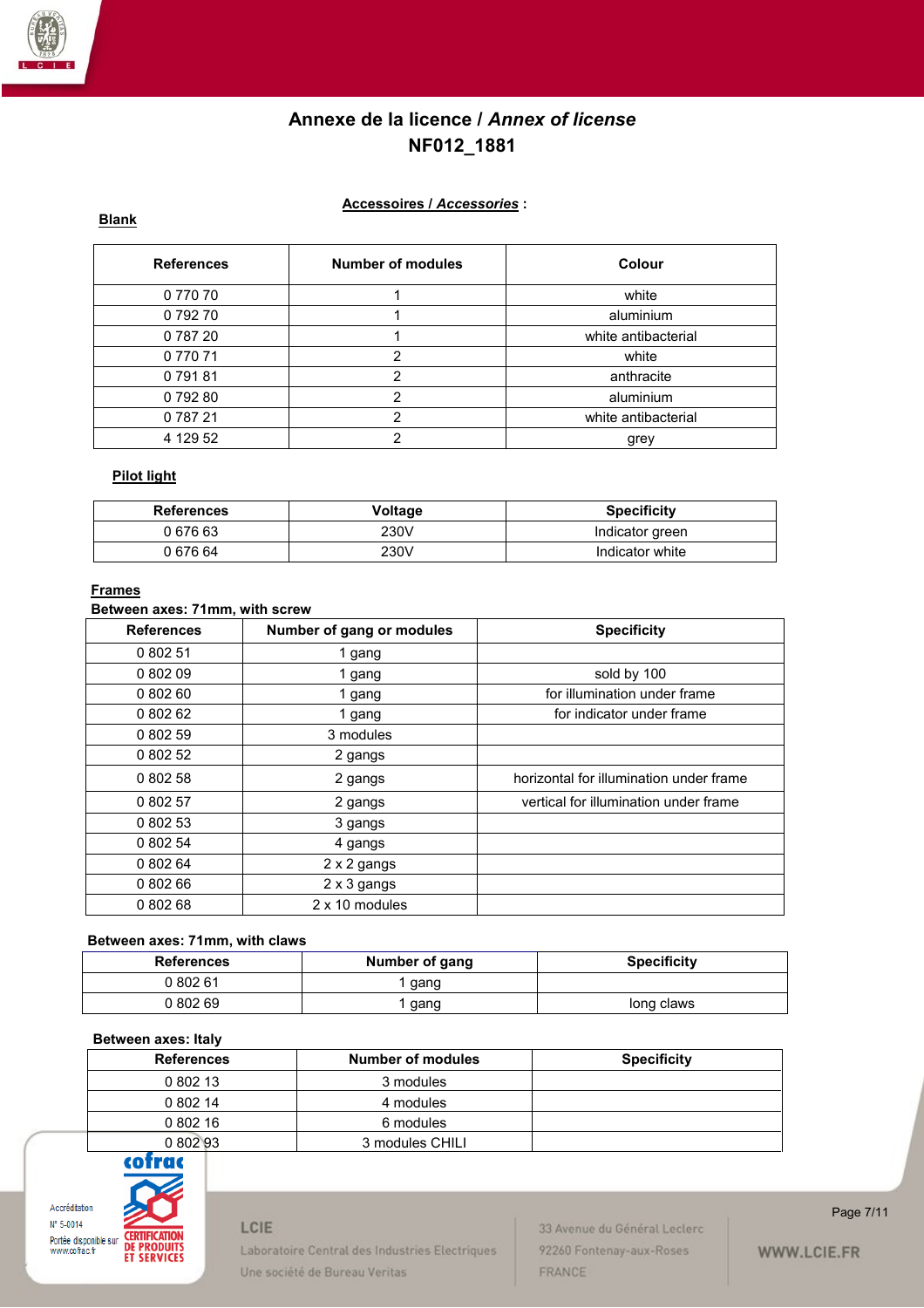

### **Frame DLP**

| <b>References</b> | <b>Number of modules</b> | <b>Specificity</b> |  |
|-------------------|--------------------------|--------------------|--|
| 0 109 21          | 2 modules                |                    |  |
| 0 109 41          | 4 modules                | cv 65              |  |
| 0 109 61          | 6 modules                |                    |  |
| 0 109 81          | 8 modules                |                    |  |
| 0 109 22          | 2 modules                |                    |  |
| 0 109 42          | 4 modules                |                    |  |
| 0 109 62          | 6 modules                | cv 85              |  |
| 0 109 82          | 8 modules                |                    |  |

#### **Blanks**

| <b>References</b> | Number of gang |
|-------------------|----------------|
| 0 791 04          | 2 gangs        |
| 0 791 06          | 3 gangs        |
| 0 791 10          | 4 gangs        |

#### **Thin walls**

| <b>References</b> | Number of modules | Colour    |
|-------------------|-------------------|-----------|
| 0.802.91          | 2 modules         | white     |
|                   | 2 modules         | aluminium |

### **Modulars**

| <b>References</b> | <b>Number of modules</b> | <b>Colour</b> | <b>Specificity</b>   |
|-------------------|--------------------------|---------------|----------------------|
| 0 788 40          | 2 modules                | white         | cover for modular    |
| 0 801 29          | 2 modules                | white         | DIN rail for modular |
| 0 802 99          | 2 modules                | white         | modular support      |
| 4 129 50          | 2 modules                | white         | modular support      |

#### **Kit box + frame + plate**

| <b>References</b> | <b>Number of modules</b> | Colour    |
|-------------------|--------------------------|-----------|
| 078872            | 2 x 4 modules            | white     |
| 078873            | 3 x 4 modules            | white     |
| 078874            | 4 x 4 modules            | white     |
| 079072            | 2 x 4 modules            | aluminium |
| 0 790 73          | 3 x 4 modules            | aluminium |
| 0 790 74          | 4 x 4 modules            | aluminium |

#### **Kit surface box + frame + plate**

| 1.11.9411.499.697.11411.9   | .                           |                          |           |
|-----------------------------|-----------------------------|--------------------------|-----------|
| <b>Export</b><br>references | <b>France</b><br>references | <b>Number of modules</b> | Colour    |
| 078882                      | 078886                      | 2 x 4 modules            | white     |
| 078883                      | 078887                      | 3 x 4 modules            | white     |
| 078884                      | 078888                      | 4 x 4 modules            | white     |
| 0 790 82                    |                             | 2 x 4 modules            | aluminium |
| 079083                      |                             | 3 x 4 modules            | aluminium |
| 079084                      |                             | 4 x 4 modules            | aluminium |



## LCIE

Laboratoire Central des Industries Electriques Une société de Bureau Veritas

33 Avenue du Général Leclerc 92260 Fontenay-aux-Roses FRANCE

#### Page 8/11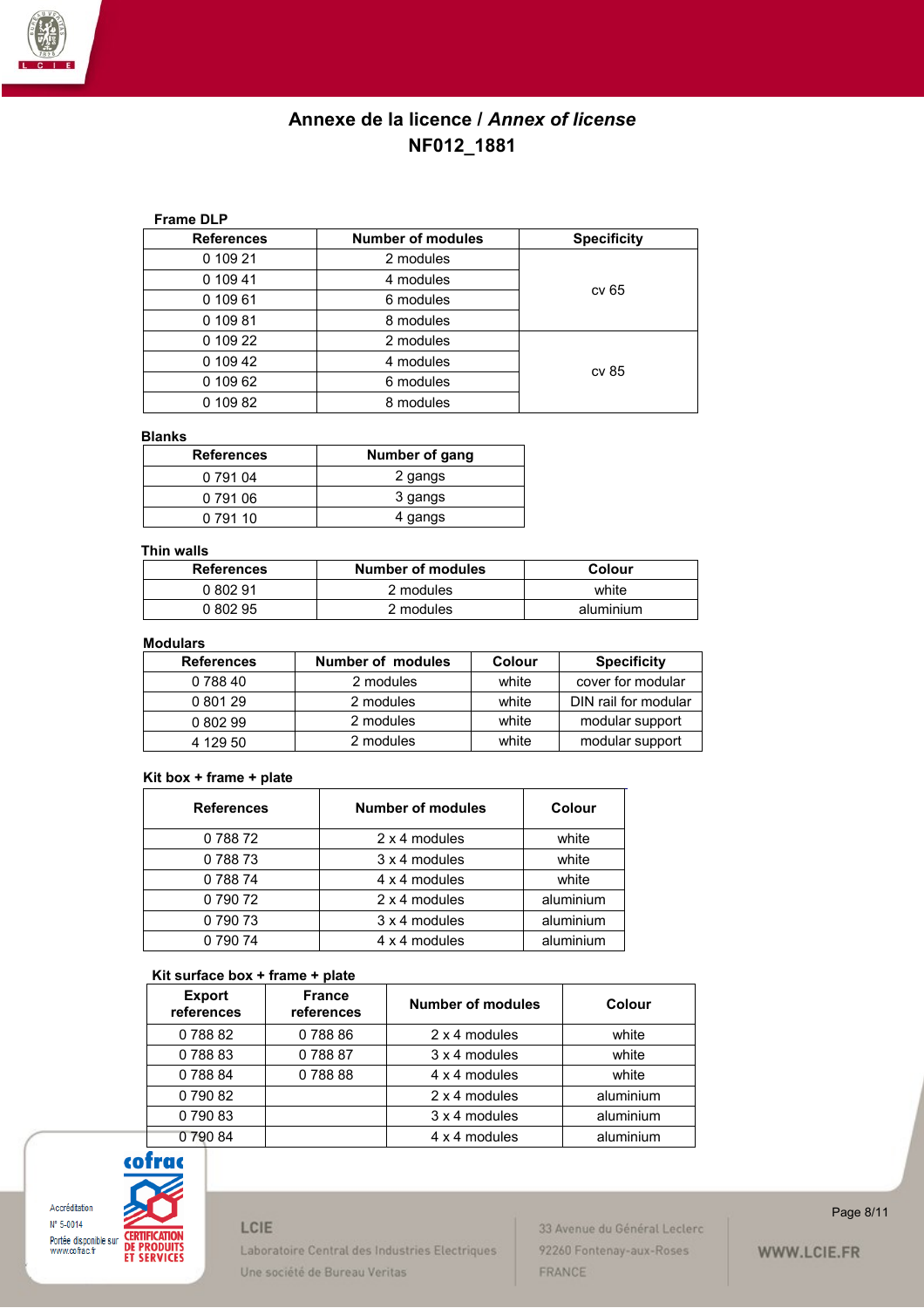

### **Boxes for surface mounting**

| <b>References</b> | Number of gang or modules | <b>Specificity</b> |
|-------------------|---------------------------|--------------------|
| 080280            | 1 gang                    | Depth 30mm         |
| 080281            | 1 gang                    | Depth 40mm         |
| 0 802 82          | 2 gangs                   | vertical           |
| 0 802 83          | 3 gangs                   | vertical           |
| 0 802 84          | 4 gangs                   |                    |
| 0 802 85          | 2 gangs                   | horizontal         |
| 080286            | 3 gangs                   | horizontal         |
| 080289            | 3 modules                 |                    |
| 0 802 74          | 2 x 2 gangs               |                    |
| 0 802 76          | 2 x 3 gangs               |                    |
| 080278            | 2 x 10 modules            |                    |

### **Plates for floor recessed type**

| <b>References</b> | <b>Designation</b>                                         |
|-------------------|------------------------------------------------------------|
| 089700            | Square plate to be equipped, 1 gang inox - IP44, IK08      |
| 089701            | Round plate to be equipped, 1 gang inox - IP44, IK08       |
| 089710            | Square plate to be equipped, 1 gang bronze - IP44, IK08    |
| 089711            | Round plate to be equipped, 1 gang bronze - IP44, IK08     |
| 089702            | Rectangle plate to be equipped, 2 gang inox - IP44, IK08   |
| 089712            | Rectangle plate to be equipped, 2 gang bronze - IP44, IK08 |

#### **Cover plates**

#### **Between axes: 71mm**

| <b>References</b> | Number of gang or<br>modules | Colour              | <b>Specificity</b> | <b>Frame</b>                  |
|-------------------|------------------------------|---------------------|--------------------|-------------------------------|
| 078802            | 1 gang                       | white               |                    | 0 802 51, 0 802 60, 0 802 61, |
| 078899            | 2 modules                    | white               | sold by 100        | 0 802 62, 0 802 69            |
| 079002            |                              | aluminium Z         |                    |                               |
| 0 787 22          |                              | white antibacterial |                    |                               |
| 0 793 02          |                              | aluminium           |                    |                               |
| 0 790 42          |                              | anthracite          |                    |                               |
| 078803            | 3 modules                    | white               |                    | 080259                        |
| 0 790 03          |                              | aluminium Z         |                    |                               |
| 079303            |                              | aluminium           |                    |                               |
| 0 788 04          | 2 x 2 modules                | white               | horizontal         | 0 802 52, 0 802 58            |
| 078725            |                              | white antibacterial |                    |                               |
| 0 793 04          |                              | aluminium           |                    |                               |
| 0 790 44          |                              | anthracite          |                    |                               |
| 078822            | 2 x 2 modules                | white               | vertical           | 0 802 52, 0 802 57            |
| 0 787 23          |                              | white antibacterial |                    |                               |
| 079322            |                              | aluminium           |                    |                               |
| 079062            |                              | anthracite          |                    |                               |
| 078814            | 4 modules                    | white               | horizontal         | 0 802 52, 0 802 58            |
| 0 790 14          |                              | aluminium Z         |                    |                               |
| 0 787 24          |                              | white antibacterial |                    |                               |
| 0 793 14          |                              | aluminium           |                    |                               |
| 0 790 54          |                              | anthracite          |                    |                               |
| 078825            | 5 modules                    | white               | vertical           | 0 802 52, 0 802 57            |
| 079025            |                              | aluminium Z         |                    |                               |
| 079325            |                              | aluminium           |                    |                               |
| 078815            | 5 modules                    | white               | horizontal         | 0 802 52, 0 802 58            |
| 079315            |                              | aluminium           |                    |                               |



## LCIE

Laboratoire Central des Industries Electriques Une société de Bureau Veritas

33 Avenue du Général Leclerc 92260 Fontenay-aux-Roses FRANCE

Page 9/11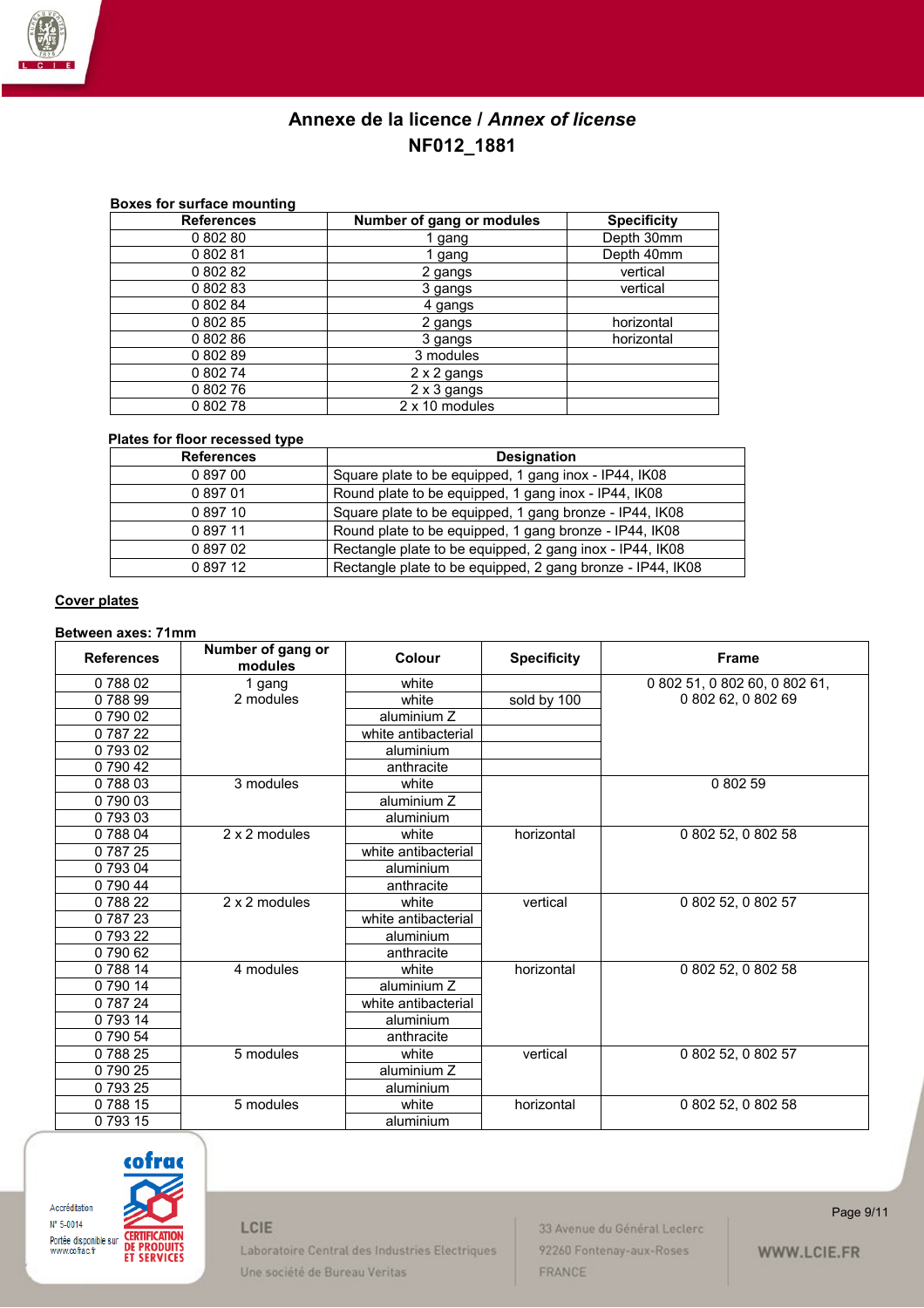

| <b>Cover plates</b><br>Between axes: 71mm |                               |                     |                    |          |
|-------------------------------------------|-------------------------------|---------------------|--------------------|----------|
| <b>References</b>                         | Number of gang<br>or modules  | Colour              | <b>Specificity</b> | Frame    |
| 078806                                    | 3 x 2 modules                 | white               | horizontal         | 0 802 53 |
| 079306                                    |                               | aluminium           |                    |          |
| 079046                                    |                               | anthracite          |                    |          |
| 078823                                    | 3 x 2 modules                 | white               | vertical           | 0 802 53 |
| 079023                                    |                               | aluminium Z         |                    |          |
| 079323                                    |                               | aluminium           |                    |          |
| 078816                                    | 6 modules                     | white               |                    | 0 802 53 |
| 079016                                    |                               | aluminium Z         |                    |          |
| 078726                                    |                               | white antibacterial |                    |          |
| 079316                                    |                               | aluminium           |                    |          |
| 079056                                    |                               | anthracite          |                    |          |
| 078818                                    |                               | white               |                    |          |
| 079018                                    |                               | aluminium Z         |                    |          |
| 079318                                    | 8 modules                     | aluminium           |                    | 0 802 53 |
| 079058                                    |                               | anthracite          |                    |          |
| 078838                                    |                               | white               |                    |          |
| 079038                                    | $2 \times 2 \times 2$ modules | aluminium Z         |                    | 0 802 64 |
| 079338                                    |                               | aluminium           |                    |          |
| 078830                                    | 2 x 5 modules                 | white               |                    | 0 802 64 |
| 079330                                    |                               | aluminium           |                    |          |
| 078832                                    |                               | white               |                    |          |
| 079032                                    | $2 \times 3 \times 2$ modules | aluminium Z         |                    | 0 802 66 |
| 079332                                    |                               | aluminium           |                    |          |
| 078836                                    |                               | white               |                    |          |
| 079036                                    | 2 x 6 modules                 | aluminium Z         |                    | 0 802 66 |
| 079336                                    |                               | aluminium           |                    |          |
| 079076                                    |                               | anthracite          |                    |          |
| 078837                                    |                               | white               |                    |          |
| 079337                                    | 2 x 8 modules                 | aluminium           |                    | 0 802 66 |
| 079077                                    |                               | anthracite          |                    |          |
| 078808                                    |                               | white               |                    |          |
| 0 790 08                                  | 4 x 2 modules                 | aluminium Z         | horizontal         | 0 802 54 |
| 079308                                    |                               | aluminium           |                    |          |
| 078810                                    |                               | white               |                    |          |
| 079010                                    | 10 modules                    | aluminium Z         |                    | 0 802 54 |
| 079310                                    |                               | aluminium           |                    |          |
| 078828                                    | 2 x 10 modules                | white               |                    | 0 802 68 |
| 079328                                    |                               | aluminium           |                    |          |



LCIE

Laboratoire Central des Industries Electriques Une société de Bureau Veritas

33 Avenue du Général Leclerc 92260 Fontenay-aux-Roses FRANCE

Page 10/11